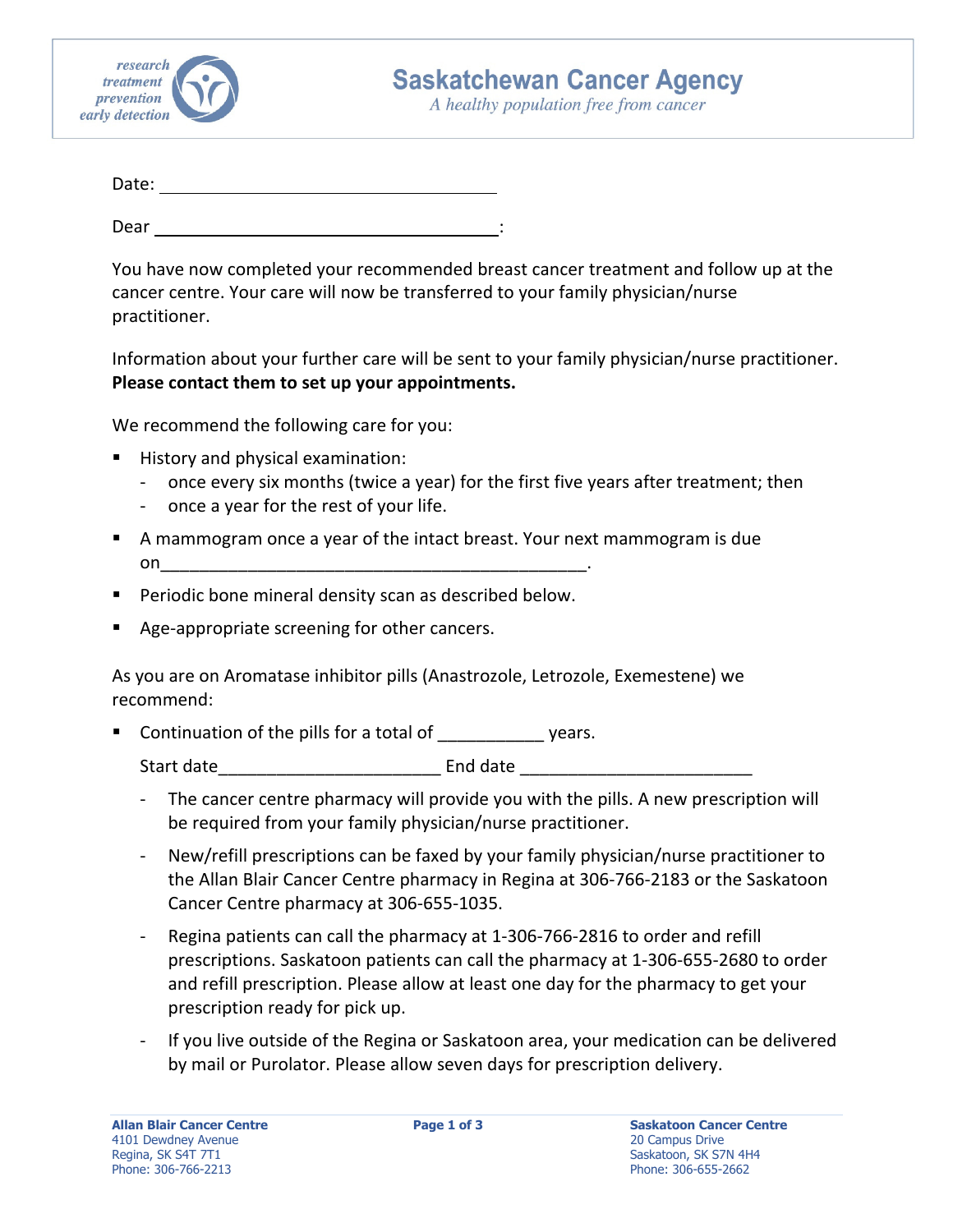- As bone loss is a side effect of this treatment, you should continue to take calcium and vitamin D as prescribed.
- Please do not stop medication without informing your family physician/nurse practitioner, as stopping the medication can result in an increased risk of cancer recurrence.
- **Periodic (once every three years) bone mineral density is required. Your next bone** density study is due on
- Regular health checkups are important, as your blood pressure and weight need to be monitored.
- Your Lipid profile should be done (blood test) once a year to make sure you are not at risk for heart disease.
- **If you experience side effects such as joint and muscle pain, weight gain, vaginal** dryness, and hot flashes, contact your family physician/nurse practitioner for follow up.
- Alternative treatments or treatment of side effects may be available, and your family physician/nurse practitioner can refer you back to the cancer centre.

If you develop any of the following symptoms, contact your family physician/nurse practitioner immediately.

- New lumps or enlargement of any existing lumps in the breast or at the site of previous surgery
- **Unexplained bone pain**
- **Unexplained weight loss**
- Abdominal pain
- **Difficulty breathing**
- Severe headaches

We encourage you to have a healthy lifestyle, which includes a healthy diet, exercise and avoiding smoking or excessive alcohol consumption. If you would like assistance with quitting smoking or require other supportive care services or access to any other resources, please contact our Psychosocial Oncology Department:

Allan Blair Cancer Centre – 1‐306‐766‐2213 Saskatoon Cancer Centre – 1‐306‐655‐2662

In addition to regular exercise, complimentary therapies such as yoga, acupuncture, mindfulness, and massage therapy may be helpful to improve your tolerance to the anti‐ estrogen cancer pills and may help to improve your mental and physical wellbeing.